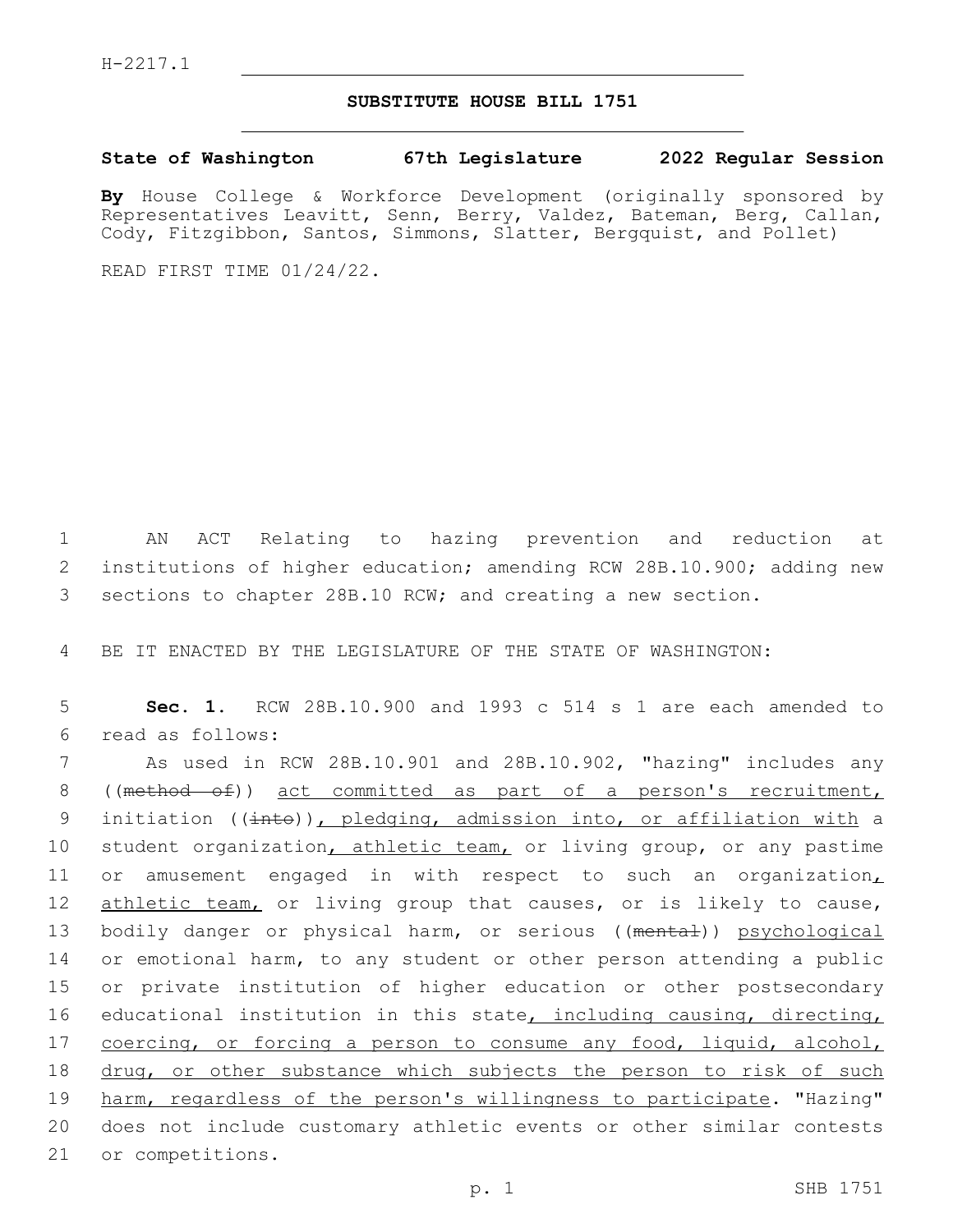NEW SECTION. **Sec. 2.** A new section is added to chapter 28B.10 2 RCW to read as follows:

 (1) Each public and private institution of higher education shall prohibit in its code of conduct hazing off campus as well as on 5 campus.

 (2) Beginning with the 2022 fall term, each public and private institution of higher education shall provide students with an educational program on hazing and the dangers of and prohibition on hazing, which shall include information regarding hazing awareness, prevention, intervention, and the institution's policy on hazing. The educational program may be offered in person or electronically. The institution must incorporate the educational program as part of new student orientation sessions. The educational program must be posted 14 on each institution's public website for parents, legal quardians, 15 and volunteers to view.

 (3) Institutional materials on student rights and responsibilities given to student organizations, athletic teams, or living groups, either electronically or in hard copy form, shall include a statement on the institution's antihazing policy and on the 20 dangers of hazing.

 NEW SECTION. **Sec. 3.** A new section is added to chapter 28B.10 22 RCW to read as follows:

 (1) Beginning with the 2022-23 academic year, each public and private institution of higher education shall maintain and publicly report actual findings of violations by any student organization, athletic team, or living group of the public or private institution 27 of higher education's code of conduct, antihazing policies, or state or federal laws relating to hazing or offenses related to alcohol, 29 drugs, sexual assault, or physical assault.

(2) The report shall include the following:30

 (a) The name of the student organization, athletic team, or 32 living group;

33 (b) The date the investigation was initiated;

 (c) The date on which the investigation ended with a finding that 35 a violation occurred;

 (d) A description of the incident or incidents, including the date of the initial violation, and the violations, findings, and sanctions placed on the student organization, athletic team, or 39 living group;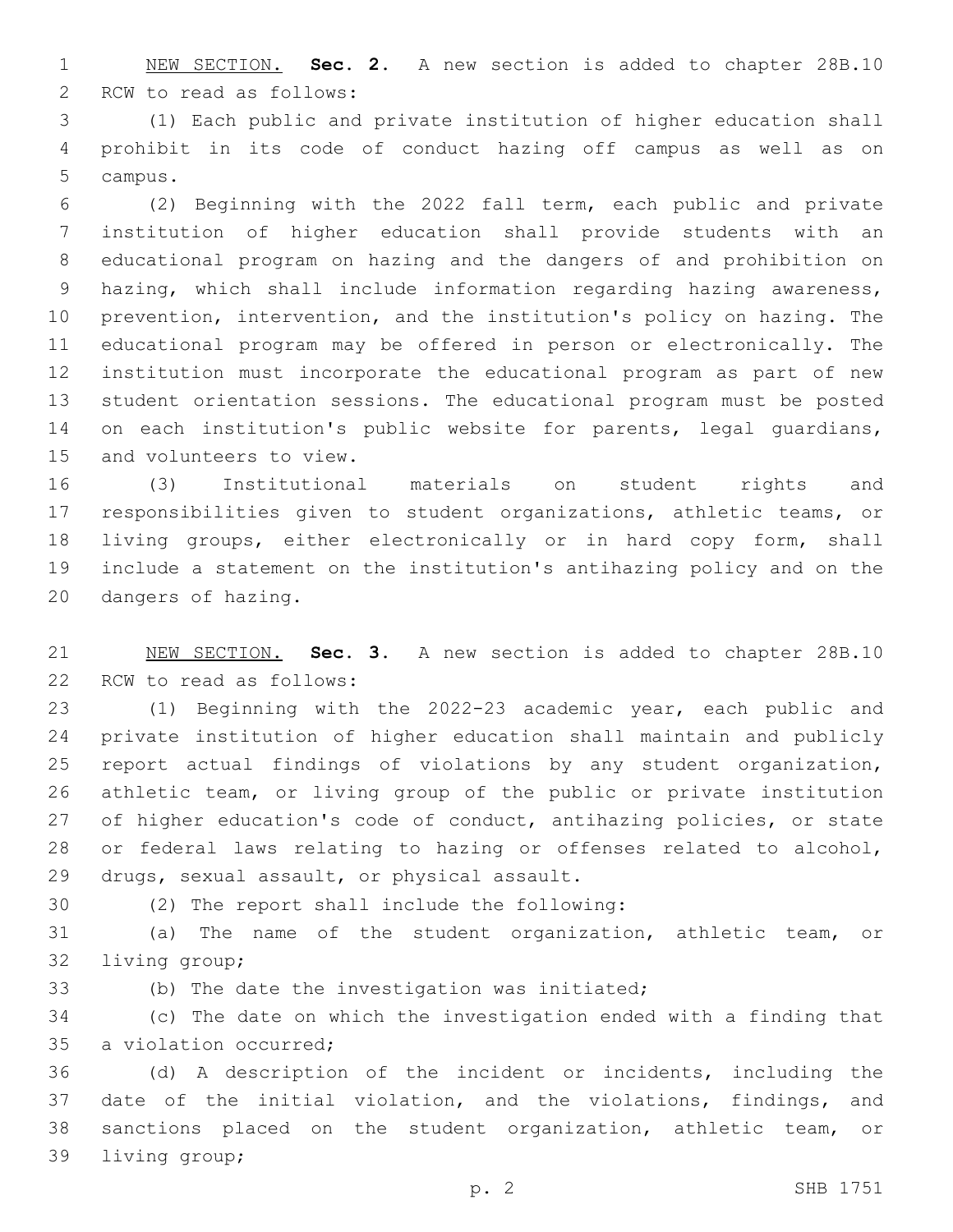(e) The details of the sanction or sanctions imposed, including the beginning and end dates of the sanction or sanctions; and

 (f) The date the student organization, athletic team, or living 4 group was charged with a violation.

 (3) Investigations that do not result in a finding of formal violations of the student code of conduct or state or federal law shall not be included in the report. The report shall not include any personal or identifying information of individual student members and shall be subject to the requirements of the federal family education rights and privacy act of 1974, 20 U.S.C. Sec. 1232g.

 (4) Public and private institutions of higher education shall make reports under this section available on their websites in a prominent location clearly labeled and easily accessible from the 14 institution's website.

 (5) Each public and private institution of higher education shall maintain reports as they are updated for five years and shall post them on their respective websites at least 45 calendar days before the start of each fall academic term and at least 10 days before the 19 start of all other academic terms.

 NEW SECTION. **Sec. 4.** A new section is added to chapter 28B.10 21 RCW to read as follows:

 (1) Beginning in the 2022 fall academic term, each public and private institution of higher education shall provide hazing prevention education on the signs and dangers of hazing as well as the institution's prohibition on hazing to employees, including student employees, either in person or electronically. The prevention education shall be provided to employees at the beginning of each academic year and for new employees at the beginning of each academic 29 term.

 (2) If, as a result of observations or information received in 31 the course of employment or volunteer service, any employee, including a student employee, or volunteer at a public or private institution of higher education has reasonable cause to believe that hazing has occurred, the employee or volunteer shall report the incident, or cause a report to be made, to a designated authority at the institution. The employee or volunteer shall make the report at 37 the first opportunity to do so.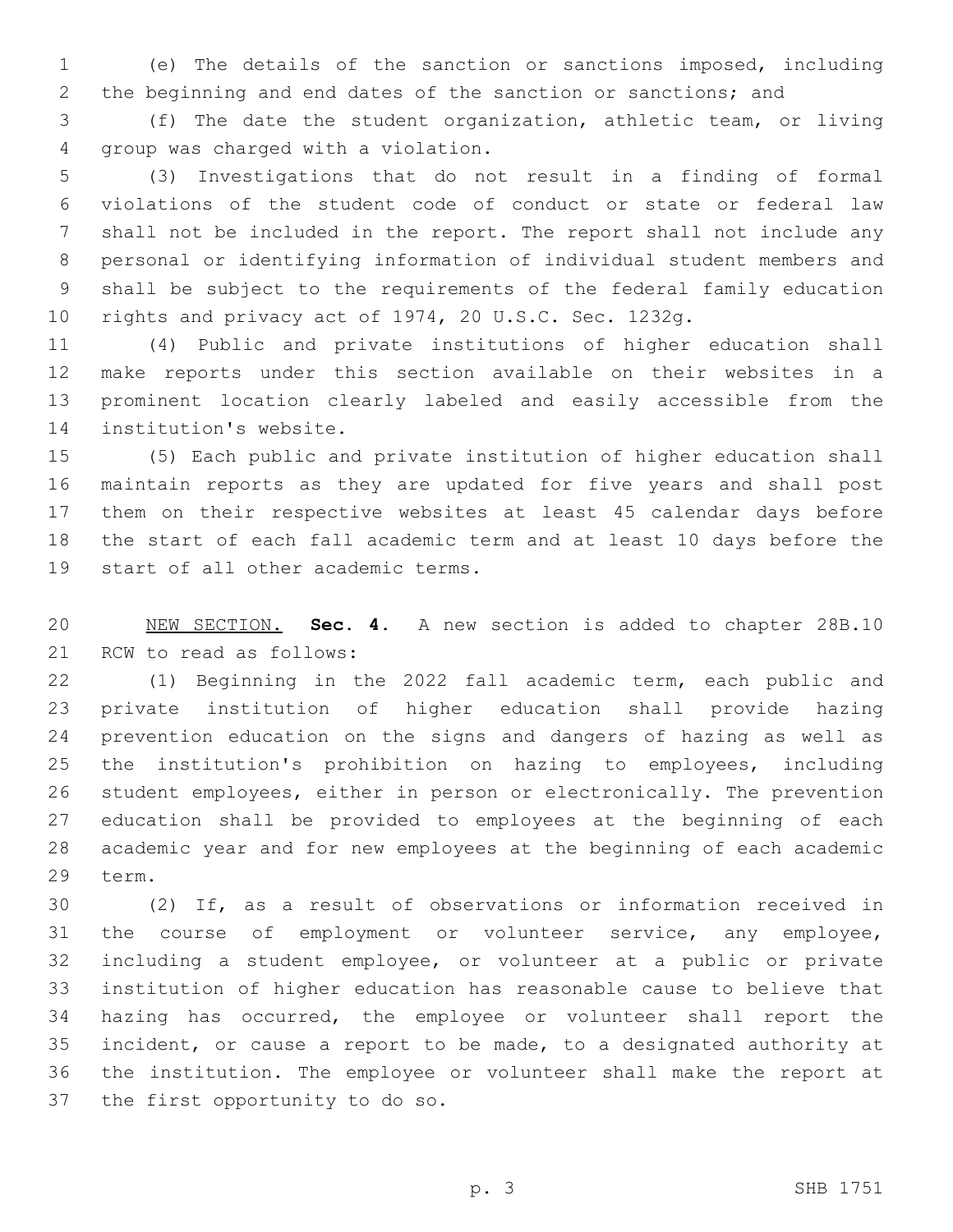(3) "Reasonable cause" means a person who witnesses hazing or receives a credible written or oral report alleging hazing or 3 potential or planned hazing activity.

 (4) A person who witnesses hazing or has reasonable cause to believe hazing has occurred or will occur and makes a report in good faith may not be sanctioned or punished for the violation of hazing unless the person is directly engaged in the planning, directing, or 8 act of hazing reported.

 (5) Nothing in this section shall preclude a person from independently reporting hazing or suspected hazing activity to law 11 enforcement.

 (6) As used in this section, "employee" means a person who is receiving wages from the institution of higher education and is in a position with direct ongoing contact with students in a supervisory role or position of authority. "Employee" does not include a person employed as medical staff or with an affiliated organization, entity, or extension of a postsecondary educational institution, unless the employee has a supervisory role or position of authority over students. "Employee" does not include confidential employees.

 NEW SECTION. **Sec. 5.** A new section is added to chapter 28B.10 21 RCW to read as follows:

 (1) Social fraternity and sorority organizations shall notify the public or private institution of higher education before chartering, rechartering, opening, or reopening a local chapter or operating at the public or private institution of higher education.

 (2) Social fraternity and sorority organizations shall notify the public or private institution of higher education when the organization instigates an investigation of a local chapter at the public or private institution of higher education for hazing or other activity that includes an element of hazing, such as furnishing alcohol to minors. The organization shall provide the results of such investigation and a copy of the full findings report to the public or private institution of higher education's student conduct office.

 (3) Beginning in the 2022 fall academic term, any local social fraternity or sorority chapter seeking to obtain or maintain registration with any public or private institution of higher education in the state must certify in writing and provide weblinks to that institution showing that the landing pages of all websites owned or maintained by the local chapter contain a full list for the